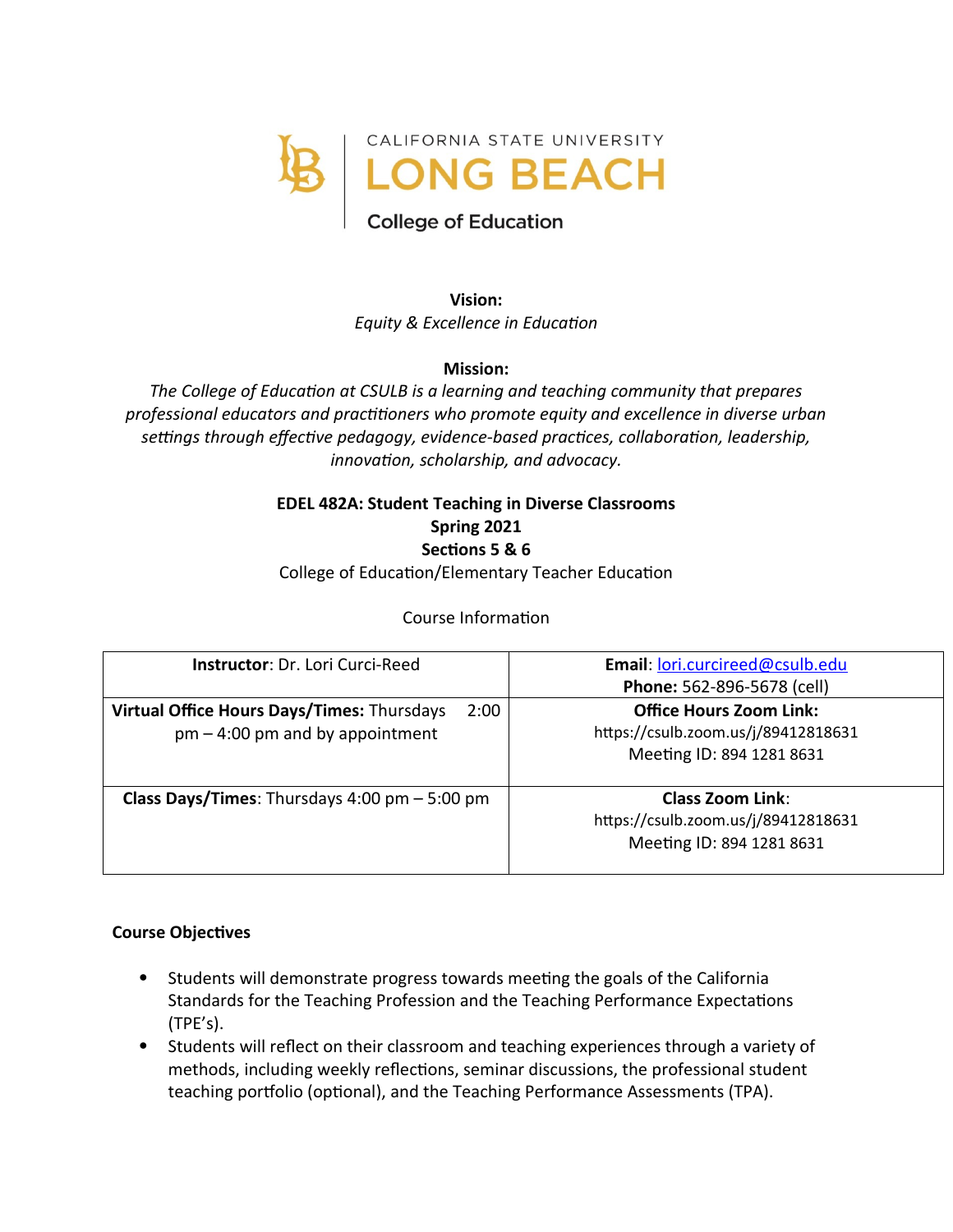## **Course Requirements**

- A. Instructional and Professional Proficiency
	- Demonstrate competency in the California Standards for the Teaching Profession and the Teaching Performance Expectations.
	- Successfully teach in the appropriate classroom for the entirety of the semester. Classroom assignments fulfill the requirements for two different assignments
- B. Professional Demeanor
	- Demonstrate professional attitude and demeanor at all times
	- Create positive impressions with master teacher and all school staff members
	- Establish a professional, teacher relationship with all students and parents
	- Establish an exemplary and industrious work ethic
	- Accept constructive suggestions positively and follow through with them
- C. Attendance and Punctuality
	- Punctual attendance every day of the assignment. If there is a reason that you must be absent, **you must phone or text me prior to the absence**. Any absence not approved will be grounds for dismissal from the student teaching program with a rating of "Not Consistent".
	- Regular, punctual attendance at weekly seminars of the cohort group. Any absence must be related to the teaching assignment and approved prior to the seminar. A make-up assignment will be given if approved, and a non-approved absence will be grounds for dismissal from the student teaching program with a rating of "Not Consistent".
	- Attendance required at CSULB for all student teacher workshops.
	- Attendance required at all school site meetings, activities, and duties that are mandatory for the master teacher
- D. Participation
	- Active, collegial participation in weekly seminars
	- Weekly conference with supervisor and implementation of conference goals and suggestions.
- E. Teaching
	- Create a lesson plan for each lesson prior to teaching the lesson; have the lesson plan approved by the master teacher. Maintain a chronological folder of all lesson plans.
	- Submit lesson plans to supervisor at least 24 hours prior to observation by supervisor
	- Maintain a teacher plan book with weekly assignments
	- Design and teach a unit of study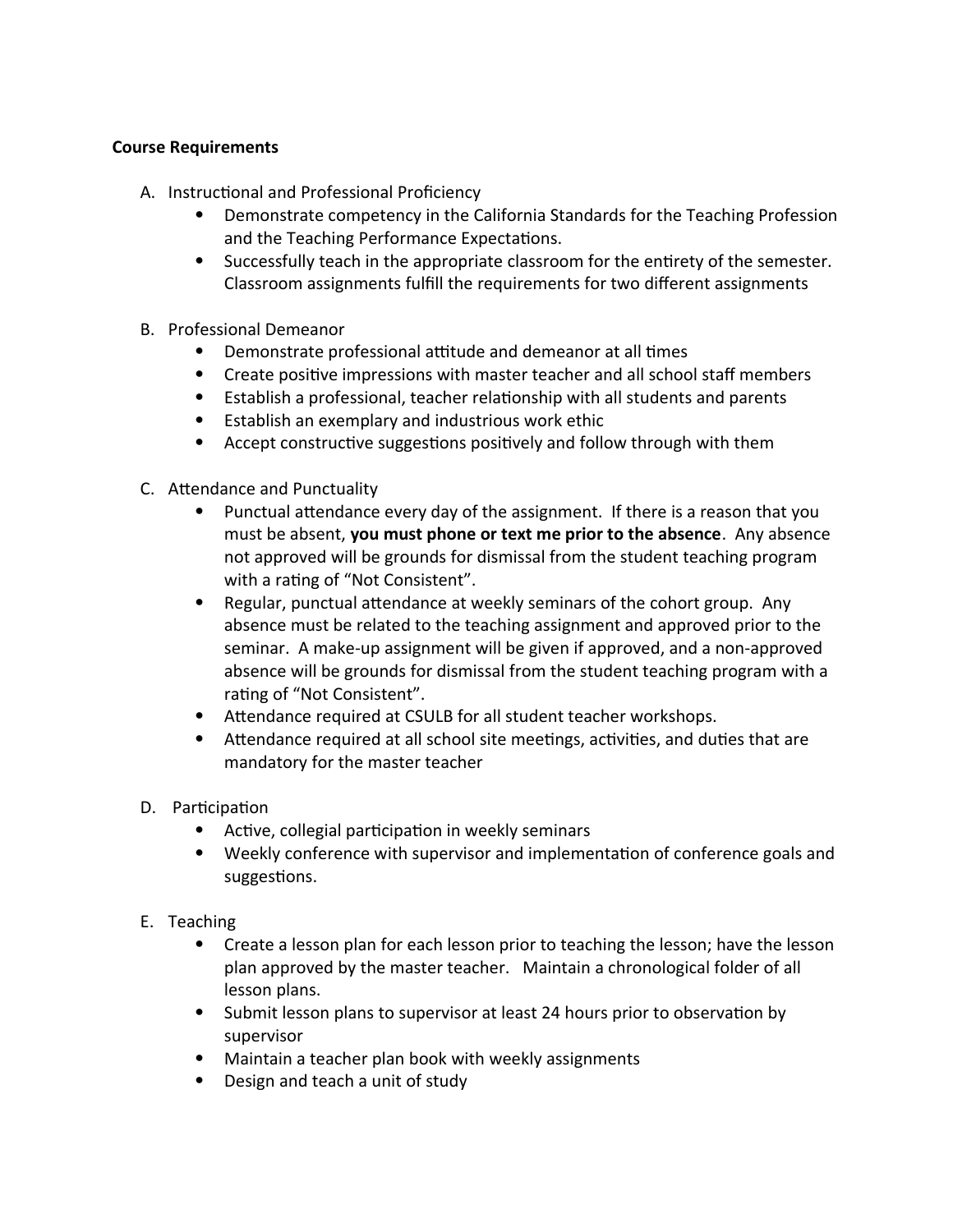- F. Written Assignments
	- Lesson plans for each lesson taught
	- Weekly reflections due each week by Sunday evening
	- Completion of both components of the CalTPA with a passing score during student teaching and receive your credential.
	- Optional: Recommended to create a professional portfolio for highlighting your student teaching career. It is recommended that you have a minimum of two artifacts for each of the California Teacher Performance Expectations/California Standards for the Teaching Profession, including a unit of study. Reflective writing to accompany each artifact.
- G. Substitution
	- If you are cleared to be a substitute in the district, you may only substitute for your teacher for a maximum of five days. Please refer to the *Student Teaching Handbook.*

## **Mode of Delivery and Technical Requirements**

This course is conducted entirely through Alternative Modes of Instruction, using both synchronous online and asynchronous learning. Students will access the course material and activities on **BeachBoard** and are required to participate in synchronous class meetings via [Zoom](https://csulb.zoom.us/meeting). All students must have access to a computer or other device with Internet functionality to access BeachBoard and Zoom, participate in class activities, and complete assignments. Students must also have access to Internet sufficient to interact in synchronous meetings.

Students who experience unexpected technical issues for a class session or assignment will be provided with the opportunity to make up missed work. Students who experience technical issues during a synchronous meeting or with an assignment should email me as soon as possible to let me know.

To access this course on BeachBoard and [Zoom](https://csulb.zoom.us/meeting), students will need access to the Internet and a supported web browser (Safari, Google Chrome or Firefox). Log in to [BeachBoard](https://bbcsulb.desire2learn.com/) with your CSULB Campus ID and BeachID password. Once logged in, you will see the course listed in the My Courses widget; click on the title to access the course. To access Zoom, first [install the latest](https://zoom.us/download) [version](https://zoom.us/download) of the Zoom app on your device. Use the link provided and/or sign in using your CSULB Campus ID and BeachID password via Single Sign On to create or join a Zoom session. If students need technical assistance during the course or would like to report a technical issue with BeachBoard or Zoom, they should contact the [Technology Help Desk](https://www.csulb.edu/academic-technology-services/academic-technology-resources-for-students).

In addition to BeachBoard and Zoom, students will need access to Google docs for course facilitation and assignment generation.